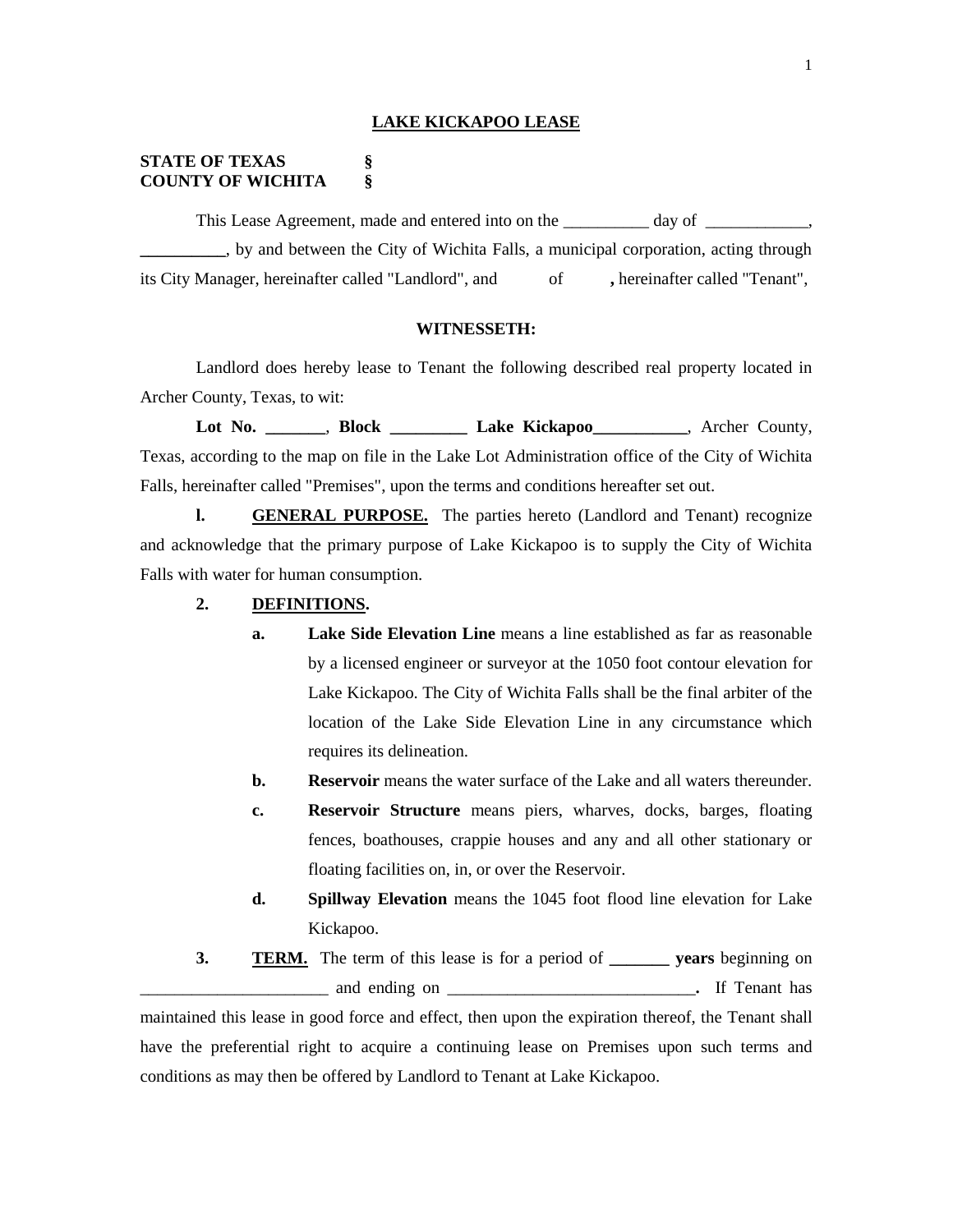**4. RENTAL.** Tenant agrees to pay Landlord as annual rental under this agreement the sum \_\_\_\_\_\_\_\_\_\_\_\_\_\_\_\_\_\_\_\_\_\_\_\_\_\_\_\_\_\_\_, said rental payable in advance of each year on or before September 30 at the Lake Lot Administration office, 1300 Seventh Street, Wichita Falls, Texas, (or at such other place as may be designated in writing by the Landlord). The initial rental shall be prorated for the number of months from the date of this lease to the next September 30 due date. Landlord reserves the right to increase the rent in 2019, and each 5 years thereafter during the term of this lease, the Landlord may increase the annual rental by an amount that does not exceed 30% of the rate in effect for the preceding 5-year period, or less if during the initial term prior to September 30, 2019. The amount of the rate increase shall be set by the Landlord by action of the City Council of Wichita Falls. Notification shall be given to Tenant at least 90 days prior to the effective date of the rental rate increase. Failure to notify Tenant shall not affect the validity of any rental increase.

**5. ADDRESSES.** The address listed below Tenant's signature on this lease agreement shall be used for all notices and/or correspondence required between Landlord and Tenant. The Tenant shall notify the Landlord of any change of address of Tenant. Such changes of addresses shall be maintained in the files of the Lake Lot Administration office. All notifications hereunder will be presumed to be correct if sent to the Tenant's address as reflected by the records of the Lake Lot Administration office. Notices to the Landlord shall be to the Lake Lot Administration office unless otherwise designated by Landlord on a form provided by the Lake Lot Administration office and receipt thereof acknowledged by the Tenant.

**6. RECORDING.** Neither the Landlord nor the Tenant shall be required to record this lease in the records of Archer County, Texas; provided, however, that upon request by Tenant, the lease shall contain the appropriate acknowledgments which would permit recording in Archer County, Texas. If Tenant elects to record such lease, a copy thereof shall be furnished to the Lake Lot Administration office. Likewise, a change of address form or any subsequent amendment of this lease between Landlord and Tenant shall at the request of Tenant be in recordable form and may be recorded in like manner and filed with Lake Lot Administration office.

**7. NOTIFICATION.** Landlord shall not be required to send Tenant a notice of the annual rental payments due under this lease except for the rental increases as noted above. If Tenant fails to timely pay a rental under this lease, a late notice will be sent by the Lake Lot Administration office by certified mail to the last address of Tenant on file with the Lake Lot Administration office. The Tenant will have until October 31 to pay the delinquency, along with a late fee of \$100.00 or as amended by Landlord via the City of Wichita Falls' current fee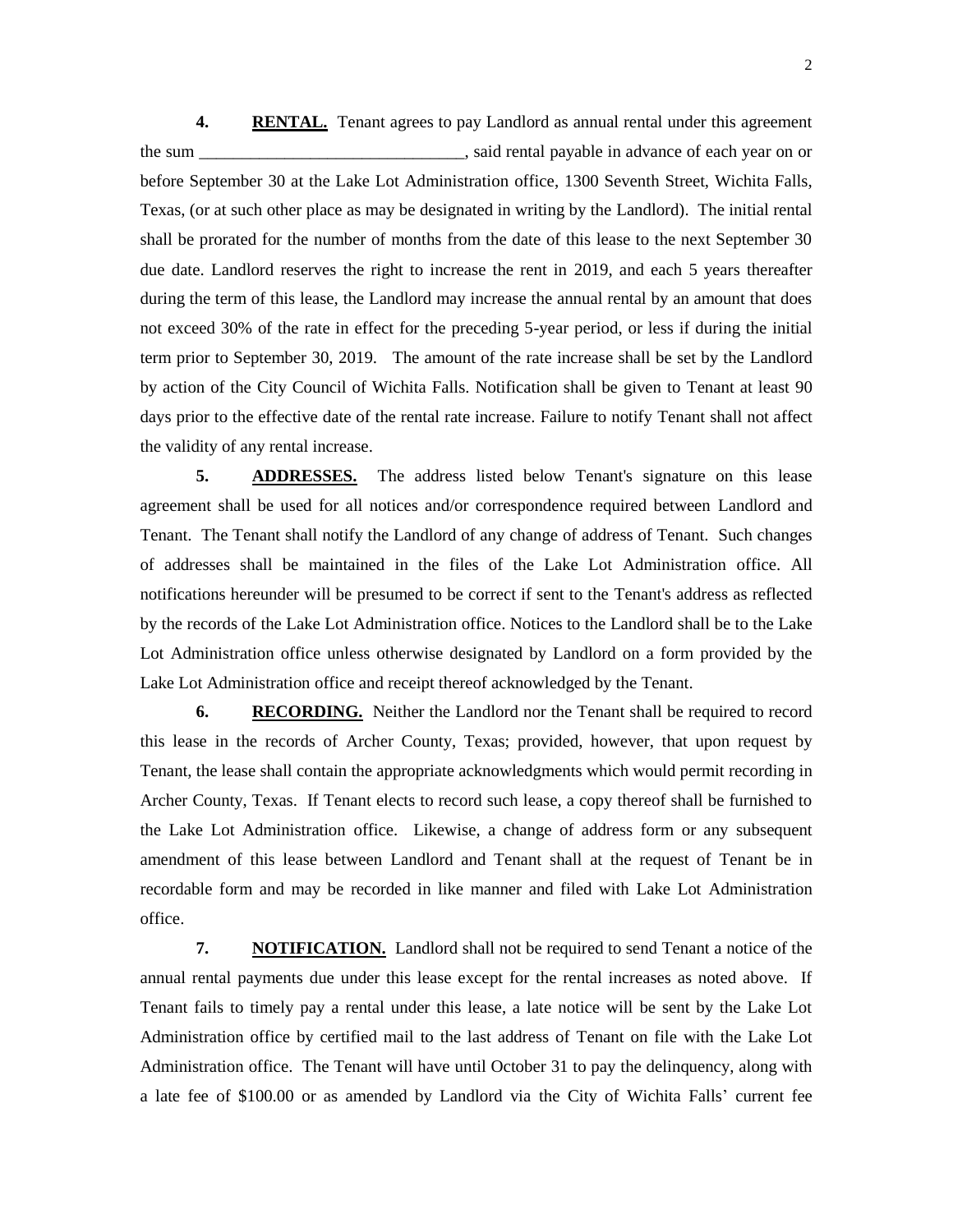ordinance. If the payment of the delinquency and late fee are not received by the Lake Lot Administration office on or before October 31, this lease shall be deemed terminated without further action by Landlord.

**8. NO COMMERCIAL USE.** Tenant shall not use the Premises nor any part thereof for commercial purposes, but only for residential purposes.

- **a.** Signs
	- **(1)** Tenant shall not construct, maintain or permit any advertising or display sign, billboard or sign or advertising structure of any kind on Premises, except for garage sale signs pursuant to section 24.
	- **(2)** Printed or painted signs advertising such improvements for sale larger than 16 square feet are only allowed with written consent of the Landlord.
- **b.** Private notices and advertisement are prohibited on Premises.

**9. CONSTRUCTION.** Buildings, structures, and facilities, installed or constructed on Premises, shall be of sound and substantial construction and be done in accordance with plans and specifications approved by Landlord. Plans for buildings, structures, and facilities shall meet the minimum standards provided for similar construction within the City of Wichita Falls, and shall be approved by the Building Inspection Department of the City of Wichita Falls prior to the construction or installation. Such plans and specifications shall be furnished by Tenant at Tenant's expense. All construction and improvements made to Premises shall comply with all applicable City, State, and Federal building, health, and sanitation rules and regulations. Tenant shall construct no building, structure, or facility without first obtaining a proper permit for such work from the applicable department of the City of Wichita Falls. All buildings, structures, and facilities shall be constructed substantially in accordance with the plans and specifications previously approved by Landlord in good and workmanlike manner, and Tenant shall keep same maintained in good repair and appearance. During the term of this lease, the Tenant agrees to correct any substandard or otherwise undesirable conditions resulting from failure to properly maintain structures, grounds, or facilities. If on the date of this lease, there are buildings, structures, and/or facilities located on Premises, the Landlord shall have the Building Inspection Department and such other departments as are appropriate, inspect the property to determine if such buildings, structures, and facilities meet the minimum standards set by the City of Wichita Falls. If such inspection reveals failure to meet such minimum standards, then a report shall be given to Tenant of the needed repairs to meet such standards. Tenant shall have 6 months after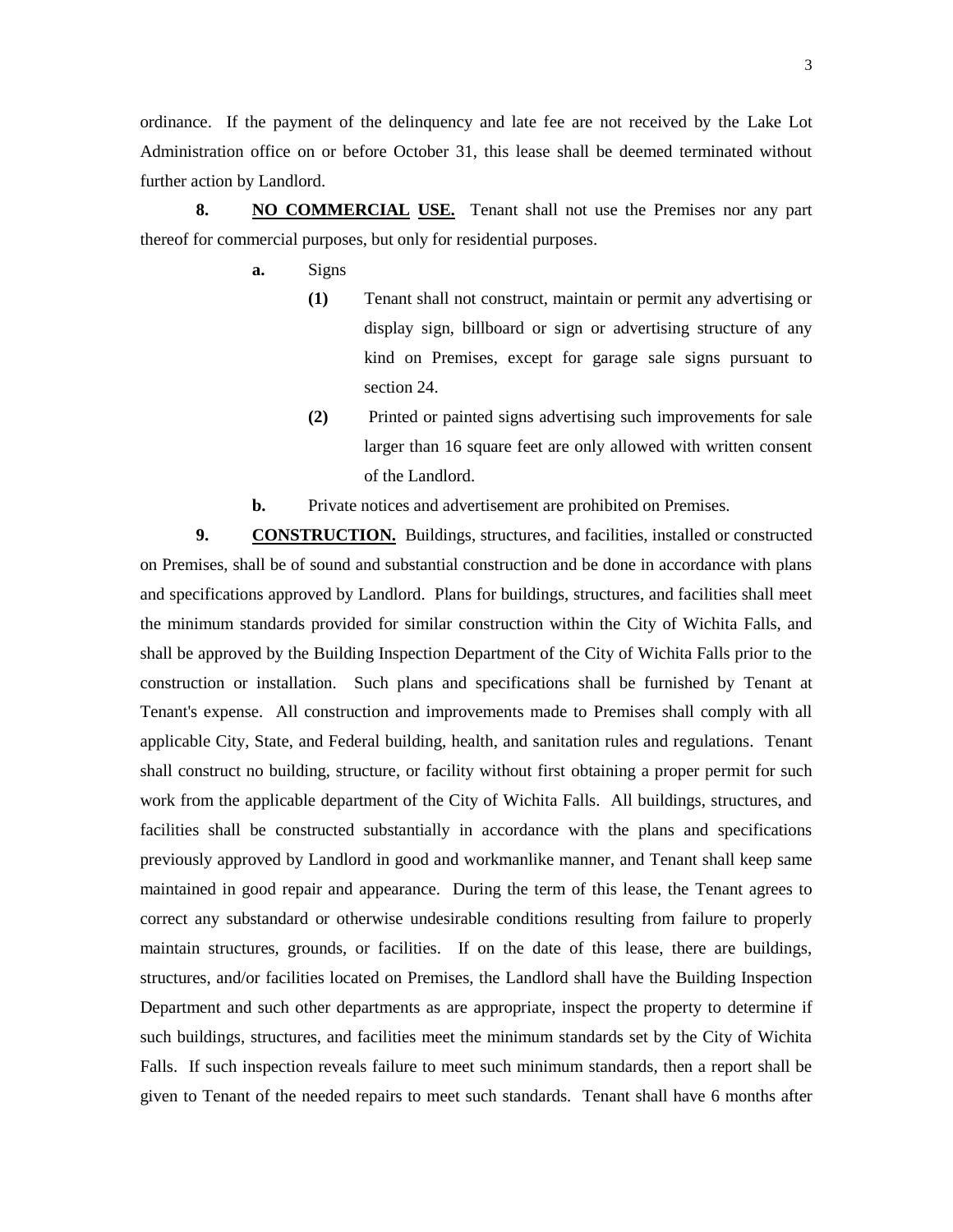receipt of such inspection report to bring Premises up to the minimum standards set forth in the inspection report, provided that for good cause the City Council of Wichita Falls or its designated representative may extend such time period an additional six (6) months. Tenant shall pay the appropriate City fees for all permits and inspections save and except the initial inspection provided for above. Failure to comply with these requirements shall be cause for termination of this lease.

## **10. MAINTENANCE.**

- **a.** Tenant shall keep Premises clean of trash, rubbish, garbage, and waste matter of all kinds and will provide such facilities for the disposal of this matter as Landlord shall require.
- **b.** Tenant further agrees to maintain the shoreline, immediately adjacent land and water free of garbage, trash, or other waste. Tenant shall not discharge, nor allow to be discharged any waste of any kind into the waters of Lake Kickapoo, and agrees to abide by all rules, regulations, or other laws related to the maintenance of water quality in Lake Kickapoo as established by Landlord and other local, State, and Federal agencies with jurisdiction over same. Tenant shall indemnify Landlord for any cost associated with the clean-up of any pollution caused by Tenant's use of Premises.
- **c.** Tenant acknowledges that Landlord shall have no obligation to furnish any solid waste collection or disposal system.
- **d.** Tenant shall keep the weeds on Premises mowed to a height not exceeding nine (9) inches, and shall not allow or maintain on Premises any dangerous or dilapidated buildings, structures, or facilities as determined by Landlord in applying the applicable City of Wichita Falls and State rules and regulations.
- **e.** Tenant shall not maintain outdoor storage, as defined by Section 46-217 or successor ordinance of the Code of Ordinances of the City of Wichita Falls, including but not limited to the accumulation of abandoned or junked vehicles, household furniture, appliances or parts thereof.
- **f.** Tenant will not burn refuse, garbage, trash, rubbish and waste on Premises as a means of disposal, except that brush, limbs, branches and vegetation waste may be burned on Premises as approved by county and state authority.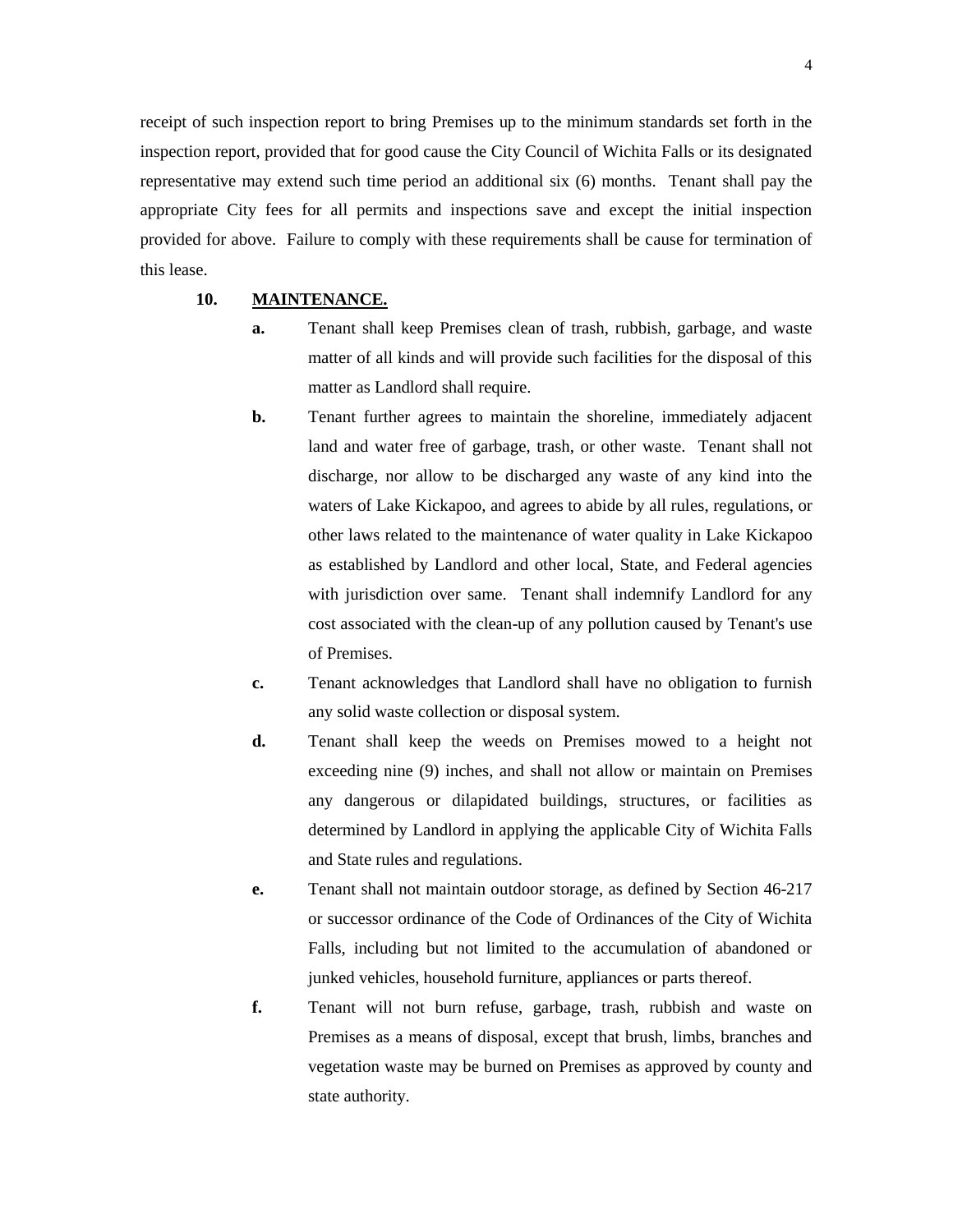- **g.** Applications for Reservoir Structure permits must be accompanied by a materials list and a sketch showing location, dimensions and construction plans including method of anchoring to insure proper mooring at all times. There will be a one-time application fee of \$25.00, and an annual inspection fee of \$50.00 for all structures, except for boat and crappie houses, which will pay a \$100.00 annual inspection fee. Tenant agrees that Landlord has the right, from time to time, to modify fees via the City's fee ordinance.
- **h.** Wood members containing creosote or metal parts that are irradiated will not be approved for use at the Lake.
- **i.** Landlord shall notify Tenant in writing of Tenant's failure to comply with any of the above provisions as to maintenance of Premises. Tenant shall have ten days in which to correct the situation set forth in the notice from Landlord (or longer period set by Landlord if such default is of a nature that it cannot be corrected within such period) and if Tenant fails to make necessary corrective action within said time period, then Landlord may make such corrections. Landlord shall be entitled to recover its costs of labor, materials, equipment, and administration in correcting such situation and payment shall be made within thirty (30) days of receipt of statement of such cost by Tenant. Tenant shall pay for any and all inspections after the initial inspection by Landlord at the rates provided for by the appropriate department of Landlord. In the alternative, Landlord may terminate this lease or choose other remedies available herein or by law.

**11. SEWAGE DISPOSAL.** Tenant shall be required to adhere to all City, State, and Federal environmental rules and regulations as to the sanitary disposal of sewage. As of the date of this lease, septic tanks shall be the only sewage disposal facility used on Premises, and such facilities shall be in accordance with the applicable City, State, and Federal requirements and be maintained in proper operating condition at all times. All sewage disposal systems shall be inspected at the beginning of the lease, when the lease is transferred, or whenever there is cause to believe that the sewage disposal system is in non-compliance with the applicable City, State, or Federal environmental rules and regulations as to sanitary disposal of sewage. Fees shall be assessed and paid by the Tenant to the Health Department or such other agency as is appropriate for conducting such inspections.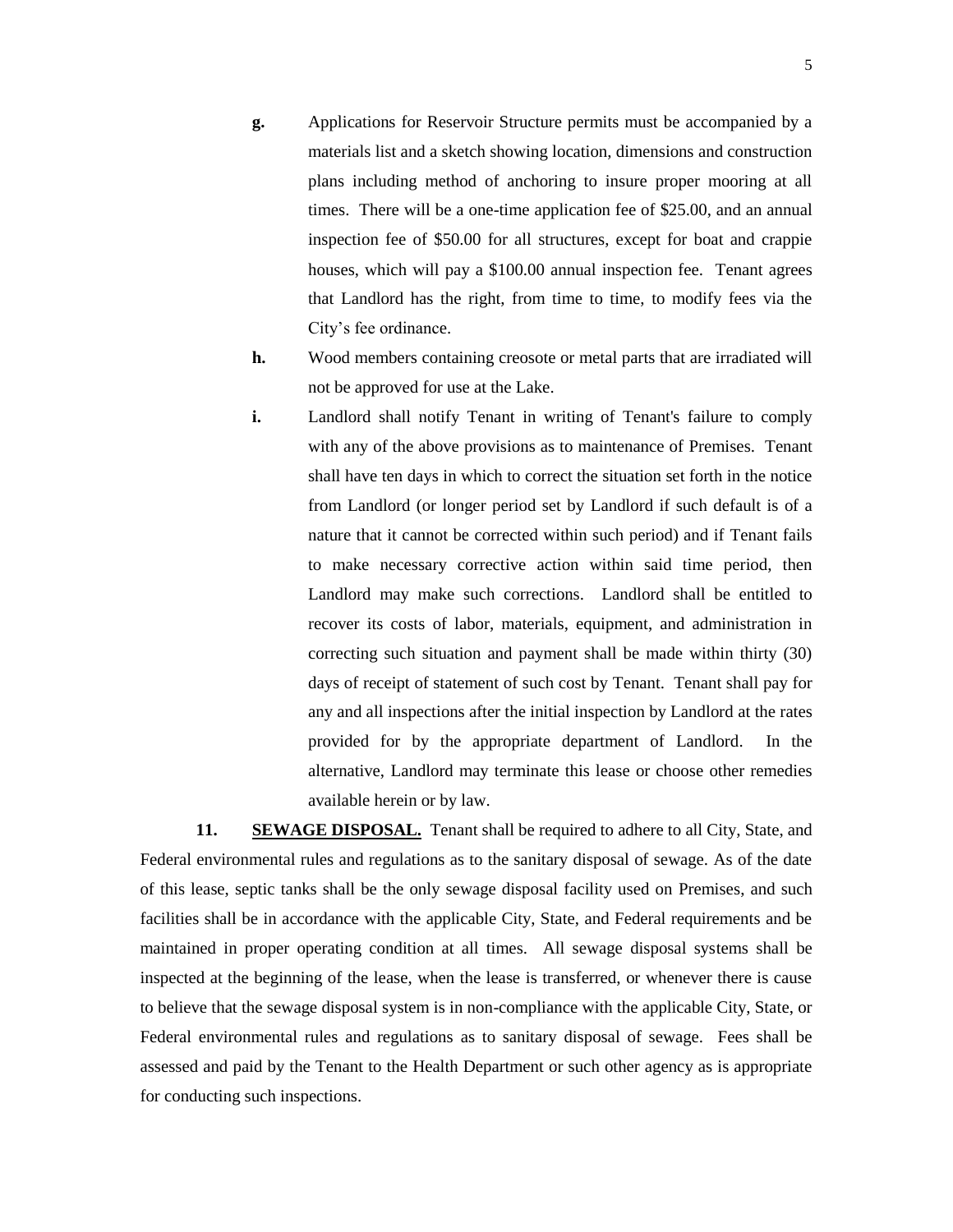#### **12. ANIMALS.**

- **a.** Tenant shall not house poultry, cows, horses, or other livestock on Premises, unless approved in writing by the City of Wichita Falls, such as to be allowed on a temporary basis only.
- **b.** Tenant shall not breed and/or raise rabbits, chinchillas, dogs, or other domestic animals when raised as part of a breeding operation.
- **c.** Authorized pets must not cause a nuisance to other leaseholders or interfere with the public's use of public areas at the Lake. The Lake Lot Administration office will determine if a pet is a nuisance.
- **d.** Tenant shall restrain all household dogs indoors, kept in an enclosed fence, confined to a run, or held by a person on a leash
- **e.** Tenant shall maintain no more than four household pets in total on Premises.
- **f.** A breeding operation will be deemed in effect when the population of any species of animal on any lot reaches five.

#### **13. ASSIGNMENT.**

**a.** Tenant shall have the right to assign or convey Tenant's leasehold rights hereunder as to Premises, provided that such assignment or conveyance shall be filed in the office of the Lake Lot Administration. No assignment or conveyance shall be effective until such time as Premises have been inspected and found to be in compliance with the terms and provisions of this lease, and payment has been made of a transfer fee of \$200.00 or as amended by Landlord via City of Wichita Falls current fee ordinance, and all inspection fees as appropriate hereunder. Tenant shall remain primarily responsible for the terms and provisions hereunder until such time as the assignment or conveyance has been approved as provided for herein for the payment of the appropriate charges. The party assuming the rights and responsibilities of Tenant hereunder by such assignment or conveyance shall execute an acknowledgment of such assumption under the terms of this lease on a form as provided by the Lake Lot Administration office. All forms provided for under this assignment provision may be recorded in Archer County, Texas, and shall be in a form to permit such recording. Any transfer of ownership occurring as a result of the death of Tenant under his or her Will, or the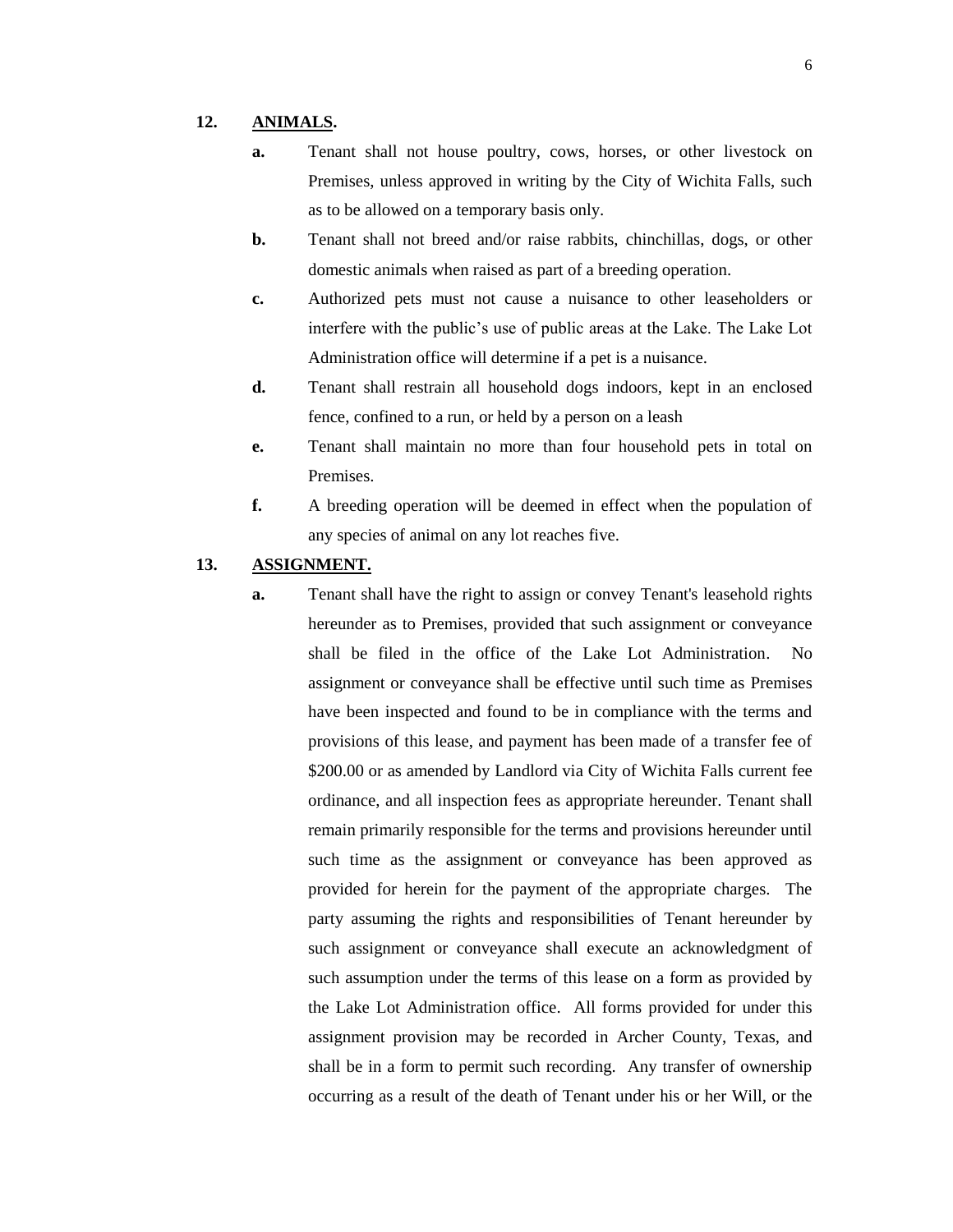statutes of descent of distribution of the State of Texas, shall not be considered as assignment hereunder, and any such person taking ownership by virtue of the death of Tenant shall be bound by the obligations of this lease and the rights hereunder. Any party acceding to the rights of Tenant as a result of the death of the Tenant shall file with the Lake Lot Administration office within one year of the Tenant's death, notice of such ownership and assume responsibilities and rights under the lease on a form as provided by the Lake Lot Administration office.

- **b.** Septic Inspection Required. Before any lease at the Lake is assigned, the Tenant-Assignee shall obtain an inspection of the septic system from an inspector approved by the Wichita County Public Health District demonstrating that the system is functioning as designed, is not a public health nuisance, and is in compliance with applicable laws.
- **c.** A lease on which there is a septic system that cannot pass inspection will only be transferred upon completion of a signed acknowledgment by the new Tenant-Transferee that the new Tenant-Transferee is aware of the failing septic system and will either repair the septic system or surrender the lease interest back to the City (with no reimbursement of rents paid) within 30 days of the transfer.

**14. ROADS AND RIGHTS-OF-WAY.** Landlord shall provide maintenance for the primary roads serving Premises; however, Landlord shall not be obligated to any specific standard of maintenance. Landlord is not obligated to use concrete, asphalt, or seal coat roadway surfacing. Landlord shall have the right to sublet the maintenance of such roads to Archer County or other responsible authorities. Tenant is granted a non-exclusive right-of-way over the roads, and if the leased premises do not adjoin the primary roads, the Tenant is granted the right-of-way from said primary roads to Premises. The Tenant shall be responsible for the maintenance of any such rights-of-way from the primary road to Premises. If Premises is adjacent to the waters of Lake Kickapoo, then Tenant is granted a non-exclusive right-of-way, and access between Premises and the waters of Lake Kickapoo. Such right-of-way, easement, and usage shall be in accordance with the rules and regulations adopted by the Landlord, and shall provide for the safety and non-pollution of the waters of Lake Kickapoo. Tenant expressly understands and agrees that if the Landlord decides to expend funds to improve the roads, that Landlord may, but is under no obligation to, expend funds to improve the roads, that Landlord may, but is under no obligation to, expend funds in excess of those realized from the rental received from Lake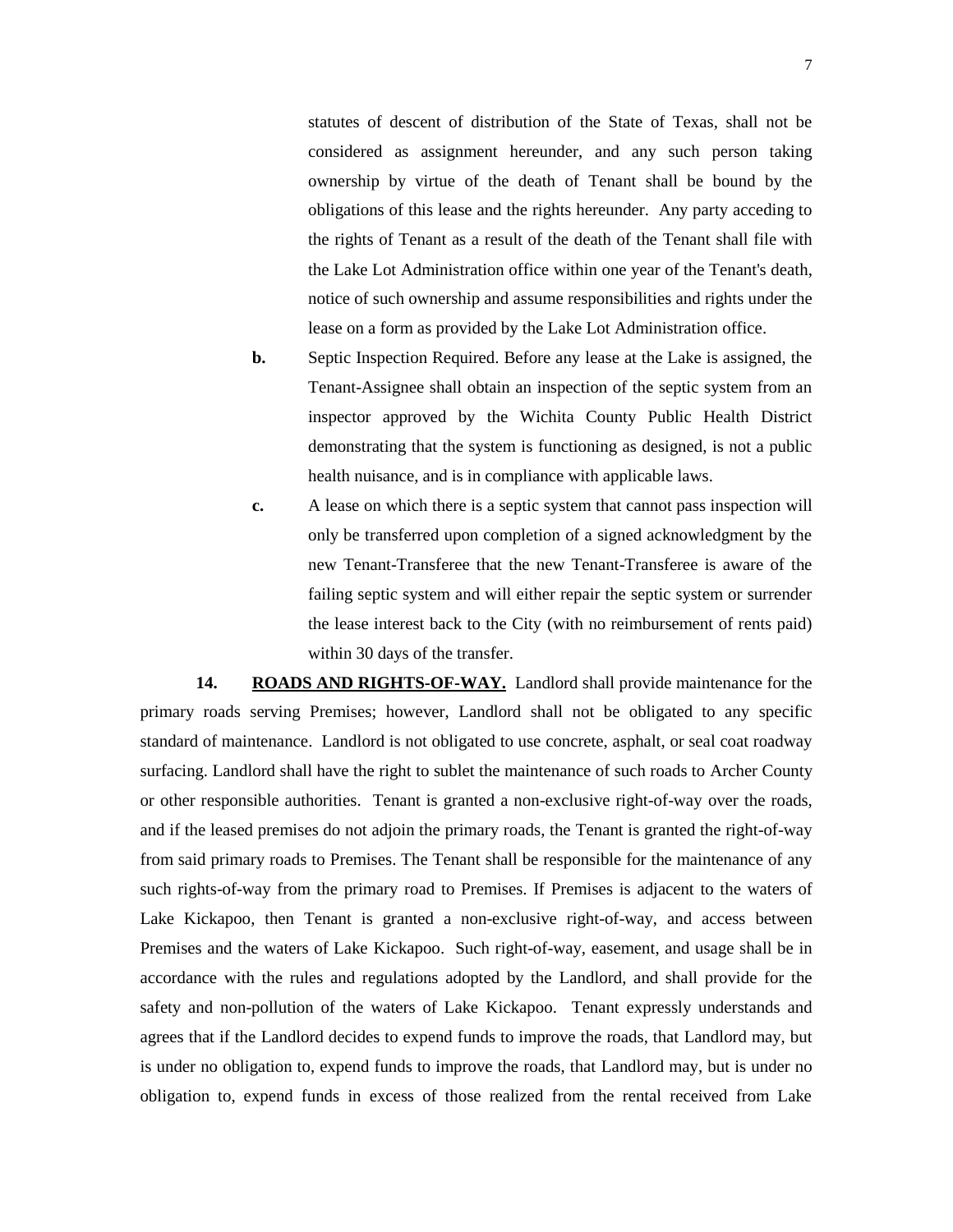Kickapoo lease lot rentals on a per annum basis, less any amount expended to provide other services hereunder, and under similar leases. Landlord has sole discretion regarding any decision to improve the roads.

**15. WATER LEVEL.** It is further agreed and understood by and between the Landlord and Tenant that in the event, through appropriate action by the City Council of Wichita Falls, a determination is made to raise the water level in Lake Kickapoo by raising the dam thereof to a level that would cause flooding of the leasehold rights of Tenant, then Landlord shall give Tenant notice in writing by a certified letter to the address of Tenant as reflected by the records of the Lake Lot Administration office set forth herein. The notice shall advise Tenant of the actions of the City Council of Wichita Falls and set a date for the removal of the improvements on Premises owned by Tenant which will be necessary as a result of the proposed action of the City Council of Wichita Falls. In the event Tenant fails to remove Tenant's property as provided for in said notice within one hundred twenty (120) days or such additional time period as set by said notice, Landlord may remove the same and Tenant agrees to pay Landlord for the cost thereof, including the reasonable cost of supervision.

**16. TAXES.** Tenant agrees to pay and discharge all taxes and assessments which now or hereafter may be taxed, assessed, levied, or imposed upon Premises, any leasehold interests, or any improvements placed thereon.

**17. FINANCING.** The other provisions of this lease notwithstanding, Tenant may secure any obligation to finance improvements upon Premises by a lien upon such improvements and upon Tenant's rights in the lease premises. Photocopy of any such obligations must be on file with the Lake Lot Administration's office, together with the current name and address of the lienholder, and the receipt of which shall be acknowledged by the Landlord by the execution of the "Consent to Mortgage of Leasehold Estate" form provided by the office of the Lake Lot Administration office. Landlord shall, provided that the "Consent to Mortgage of Leasehold Estate" form has been executed, notify the lienholder in writing of any default in Tenant's obligation under this lease. The lienholder shall have ninety 90 days upon receipt of said notice within which to cure said default and, should said default not be cured within such ninety 90 day period and should the lease be terminated as a result thereof, the lienholder shall have an additional 30 days to remove the improvements covered by the lien from Premises, provided that the condition of Premises shall not, as a result of such removal, be made substantially poorer than its condition at the commencement of the lease. Provided further that if the lienholder is authorized under the obligation executed by the Tenant, the lienholder may succeed to the rights of Tenant under the lease and assume the obligations of the Tenant and the rights of Tenant as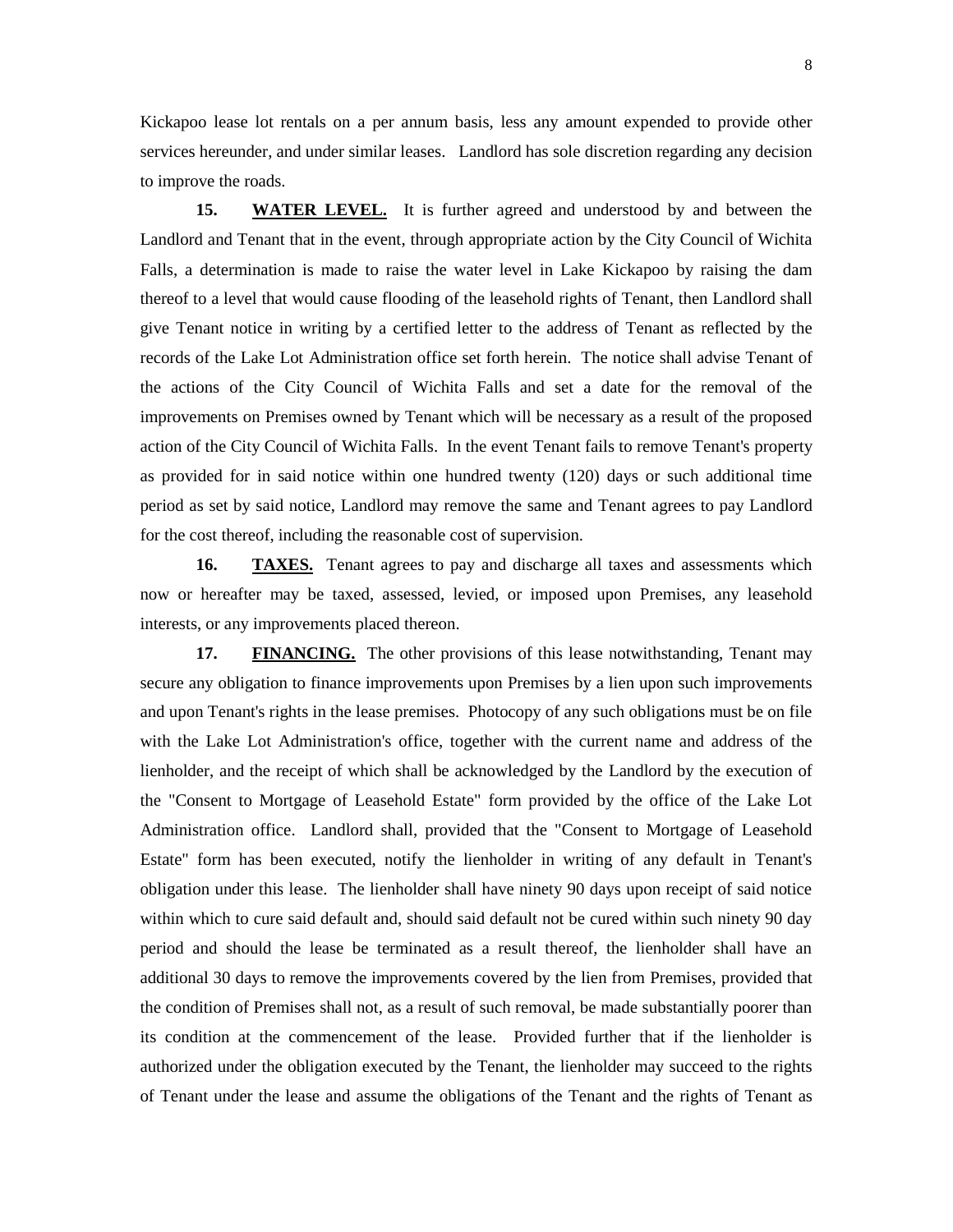provided for herein, including the reinstatement of the lease as provided for above. At the request of the Tenant and/or lienholder, all instruments involved in regard to such obligations, including the "Consent to Mortgage of Leasehold Estate," shall be in a form that may be recorded in Archer County, Texas.

**18. SURVEY.** The map on file in the office of the Lake Lot Administration of the City of Wichita Falls as to lots and blocks of Lake Kickapoo shall control as to the location of same and Landlord will be under no obligation to conduct a survey of Premises. If Tenant elects to conduct a survey of Premises at Tenant's cost and expense, then a copy thereof shall be furnished to the office of the Lake Lot Administration.

**19. LIEN FOR RENTALS.** Tenant agrees that all buildings or other improvements erected on Premises are charged with a lien in favor of the Landlord for payment of all rentals and/or fees provided for hereunder that may be owed by Tenant to the Landlord under this lease. Said lien shall be subject to any deed of Trust or Mechanic's Lien for the purchase price or construction of such buildings or improvements.

**20. MISCELLANEOUS RULES AND REGULATIONS.** Tenant agrees to obey the following rules and regulations:

- **a.** Tenant shall not use Premises at any time in any manner or for any purpose in conflict with or contrary to the penal statutes of the State or Federal government.
- **b.** Tenant shall not make any use of Premises which would constitute a nuisance.
- **c.** Tenant is under the absolute obligation to use Premises in a manner that shall prevent the pollution of the waters of Lake Kickapoo in any manner.
- **d.** Tenant shall comply with the publication "Lake Arrowhead Rules, Regulations And Building Restrictions" as provided by the office of Lake Lot Administration of the City of Wichita Falls including all existing or future amendments thereto.
- **e.** Tenant shall not erect any fences, walls, enclosures or any detached structure on any part of Premises so as to extend forward of the front building line or the setback lines of Premises without the written consent of the City.
- **f.** Upon discovery, the City may remove any unpermitted items, structures or improvements, including but not limited to fences, picnic shelters,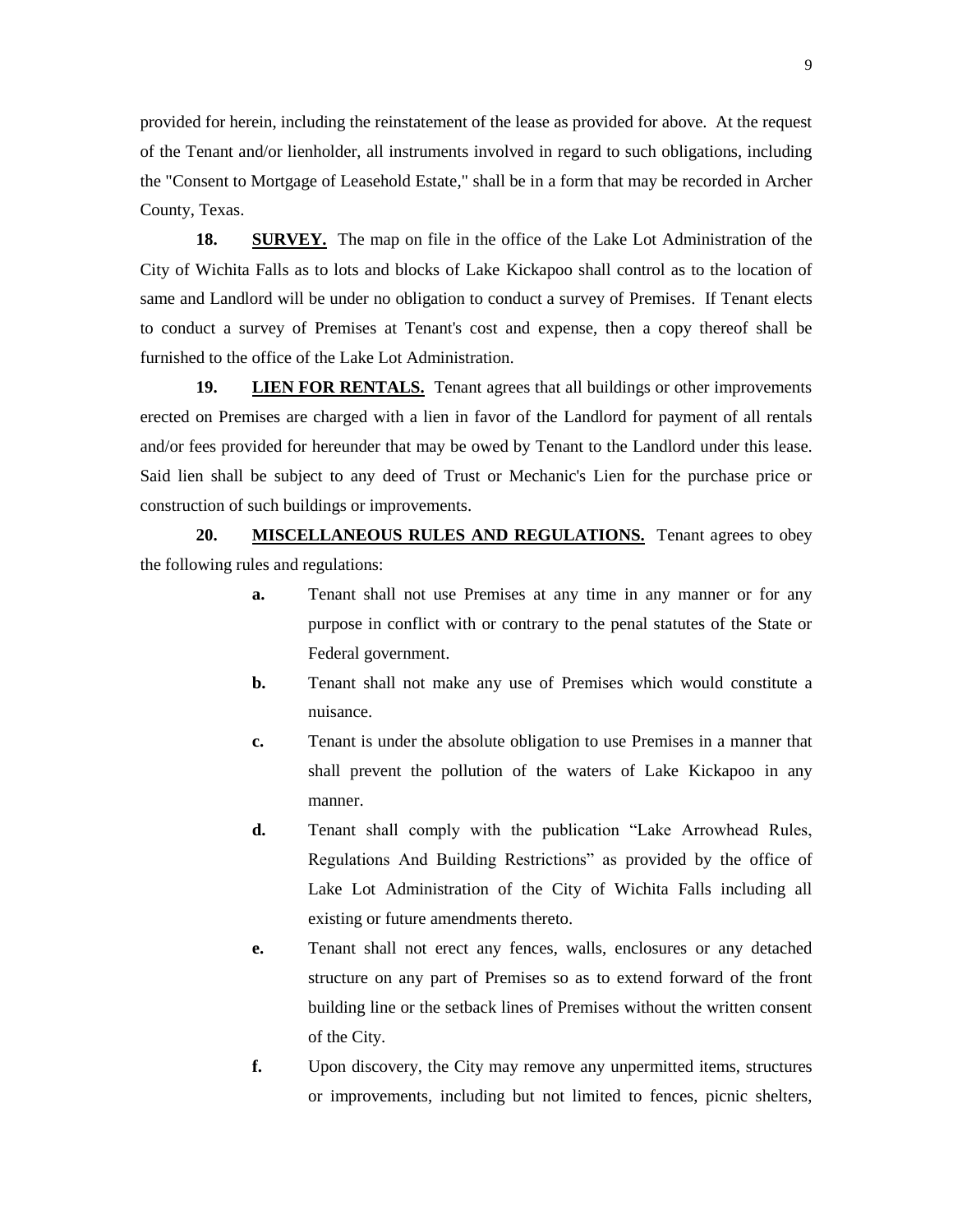storage buildings, piers, docks, boat houses, and crappie houses, which are found to be placed on any other property not on Premises.

## **21. USE OF WATER.**

- **a**. Tenant may not use water drawn directly from the Lakes on Premises for any purposes, unless Tenant has a written permit from the City to do so. The City is under no obligation to issue Tenant such a permit. Should the City issue a water use permit to Tenant, Tenant shall pay an annual permit fee of \$250 or as amended by Landlord via City of Wichita Falls current fee ordinance. Tenant agrees to abide by any and all water use rules set by Landlord for water drawn directly from the Lake. Landlord's water use rules will be consistent with the City of Wichita Falls' drought policy. Tenants are limited to the use of a ¾ hp pump and a one-inch diameter discharge line for water extraction from the lake.
- **b.** Tenant shall not dig water wells on Premises. Tenant will be permitted to maintain any water well which was already in existence as of November 5, 2013, provided the Tenant gives written notice to Landlord of the existence of the well within 30 days from the initial execution date of this lease. When written notice of a well has not been provided to Landlord, or if a well is created thereafter, Tenant shall cap and safely close the well at Tenant's expense within 30 days of a written order to do so by Landlord.
- **c.** Landlord shall inspect and permit all authorized wells on a yearly basis. The annual well permit shall be \$100 or as amended by Landlord via the City of Wichita Falls' current fee ordinance.

# **22. USE OF LAND BETWEEN THE LAKE SIDE ELEVATION LINE AND WATER LEVEL OF THE LAKES**

- **a.** Applications for Limited Use Permits
	- **(1)** Tenant shall make application for permits on proper forms obtained from the Property/Lake Lot Administration Office of the City.
- **b.** Permits for Alteration of Reservoir Water Line.
	- **(1)** Should Tenant desire to alter, change or realign the Lake water line on City property by channeling, digging, scraping or moving of earth, Tenant MUST first file application with plans with the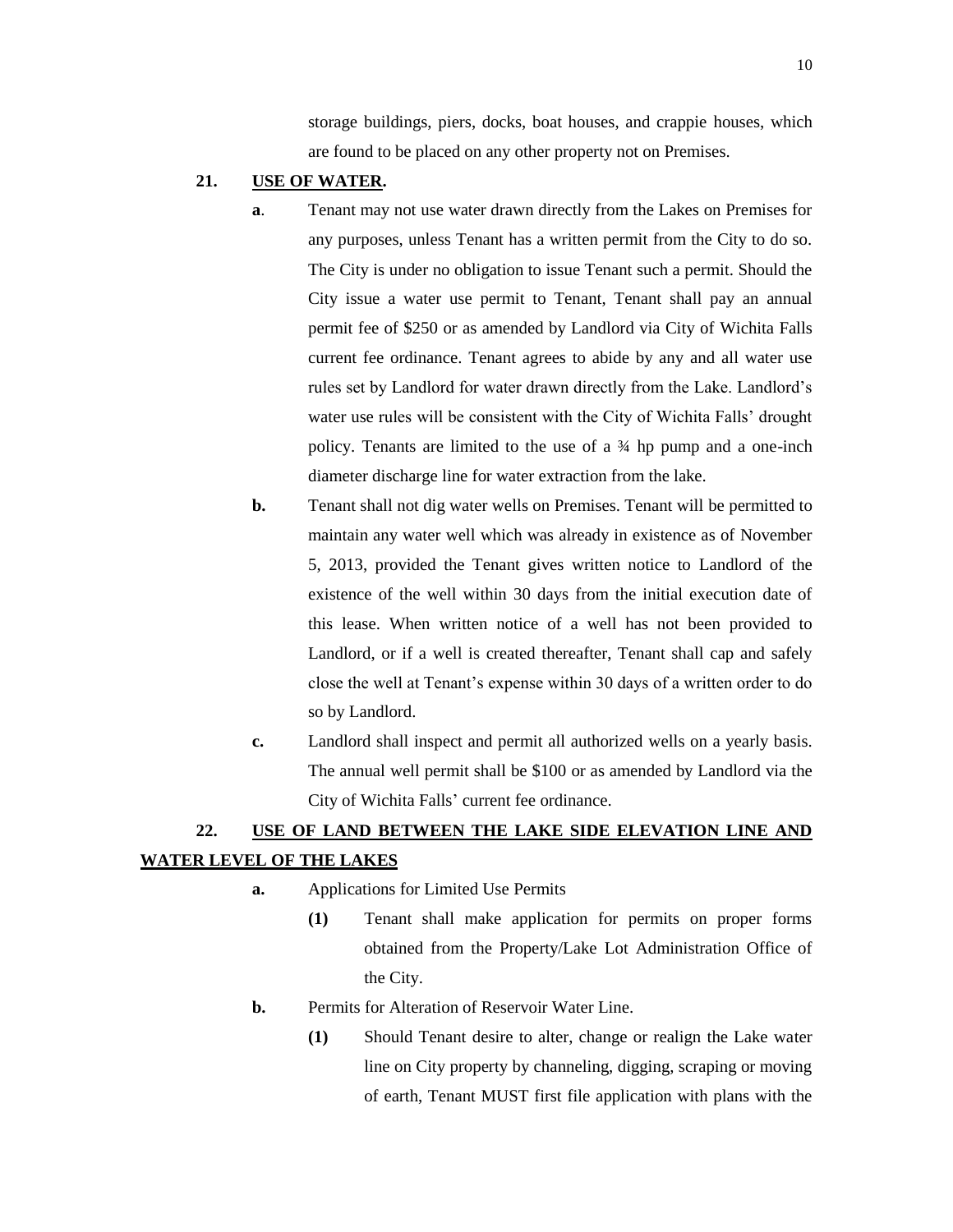City and must obtain written approval by limited use permit prior to doing any work of this type. Any individual, organization, business entity, developer of real estate subdivisions or other party who desires to move earth below the spillway elevation must obtain any requested permits for the project from the U.S. Army Corps of Engineers, and must submit proof of same with any application for limited use permit from Landlord.

- **(2)** When it has been determined by the City that such plans are in order, approval may be given and a limited use permit issued to Tenant.
- **(3)** Tenant shall not dig or cut channels across the Lake Side Elevation Line.
- **(4)** As a general rule, filling will not be allowed between the 1045 and the 1050 feet contour elevations unless proper bulkheads are installed and maintained. Plans for such bulkheads must be received and approved in writing by Landlord prior to any construction being permitted.
- **c.** Permits to Install and Construct Reservoir Structures.
	- **(1)** Reservoir Structures will not be allowed on the Lake except by limited use permit granted by the City for such construction, and in accordance with City specifications. All Reservoir Structures over water at the Lake will be inspected and permitted by the City or removed from City property. Boat houses and crappie houses may only be constructed at the Lake if such structures have windows or if they are not fully enclosed.
		- **(a)** The owner must pay the annual permit fee.
		- **(b)** The owner must maintain all reservoir structures in good condition.
		- **(c)** If the boat or crappie house is deemed to be a contaminant or contributes to the contamination of the water supply by the City, or is required to be removed by any authorized governmental agency, all permits and permissions shall be canceled and immediate removal of the boat or crappie house shall be required at that time.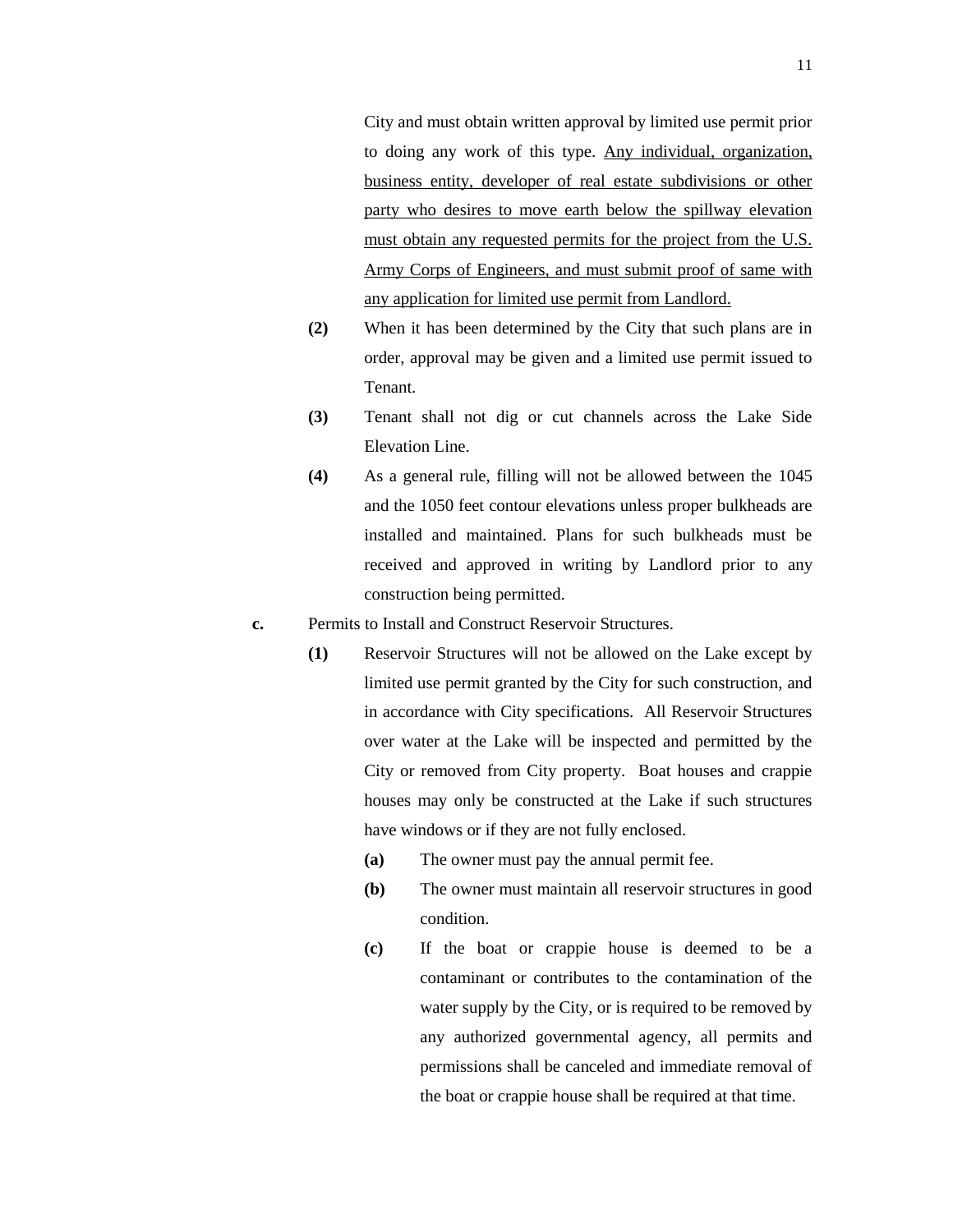- **(d)** Boat and crappie houses must be readily accessible as reasonably necessary for inspection at all times by Landlord, and must have adequate windows for interior inspection, or Tenant must be on-site for any required inspection.
- **d.** Permits for Reservoir Structures will only be granted to Tenants of waterfront lots.
- **e.** Reservoir structures will be limited to a maximum total length of not more than 100 feet perpendicular to water line at the Spillway Elevation. Exceptions to this length requirement may be granted at this discretion of the City Staff after due consideration is given to the lay of the lots on which the Reservoir Structure will be located and the lay of surrounding lots. At no time will a Reservoir Structure be permitted that will constitute a hazard to navigation or use of the Reservoir or interfere with existing structures.
- **f.** All Reservoir Structures must be securely moored adjacent to the Tenant's leased lot in an approved manner at all times and anchored properly in order to prevent such from becoming unmoored and floating away during periods of high water or inclement weather. Installation of all Reservoir Structures are in all instances subject to the approval of the City. Metal barrels and metal drums will not be approved as buoyancy for Reservoir Structures.
- **g.** No Reservoir Structure will contain sanitary facilities or, with the exception of boat and crappie houses, be enclosed. No Reservoir Structure shall contain living quarters of any kind.
- **h.** After inspection of property, review of plans contained in the application, and payment of prescribed fees, a building permit for a Reservoir Structure will be issued if the plans conform to the City's specifications. When the Reservoir Structure is completed, the owner will request, and the City will conduct a final building inspection, and upon approval by the City after final building inspection, Reservoir Structure tags will be issued by the City. One tag will be affixed to the Reservoir Structure so that the tag will be visible from the Reservoir and another tag will be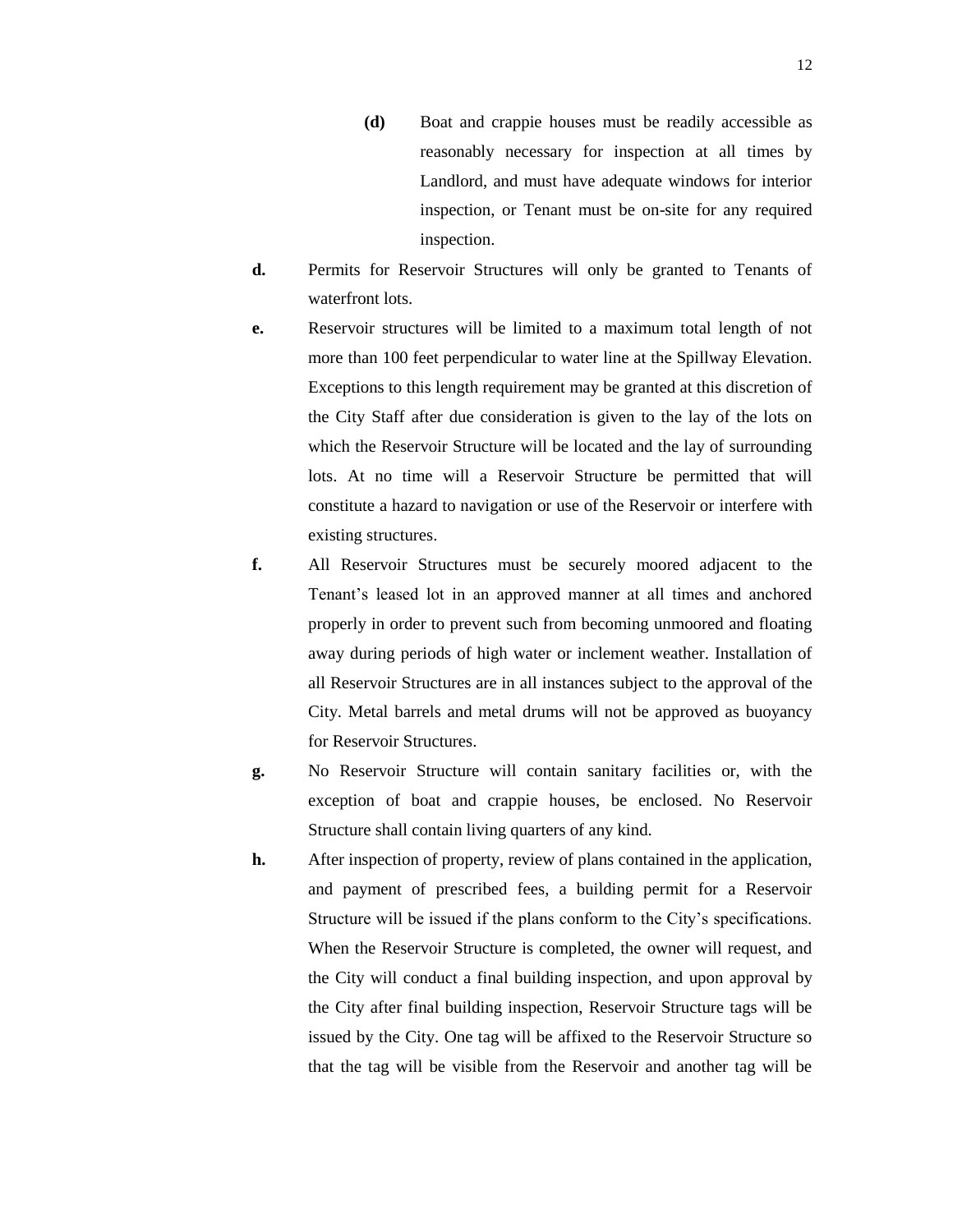affixed to the Reservoir Structure so that it may be seen from the road or street.

**i.** Any unpermitted Reservoir Structure is subject to removal by the City with all costs assessed to tenant or owner of the Reservoir Structure.

## **23. GASOLINE AND OIL STORAGE**

**a.** Tenant will not dump petroleum products whatsoever or similar products shall at any time be dumped in, on or about Premises.

# **24. GARAGE AND YARD SALES**

- **a.** Tenant may not conduct more than 4 garage and yard sales combined in any calendar year.
- **b.** No garage or yard sale will be conducted for more than 3 consecutive days.
- **c.** Signage will be permitted only on the Tenant's Premises and only during the days of the sale.
- **25. HUNTING.** Tenant shall not hunt nor allow hunting on Premises.

# **26. PARKS AND BOAT RAMPS.**

The Landlord currently maintains one boat ramp at Lake Kickapoo. The level of maintenance of these areas shall be determined solely by Landlord, and Landlord reserves the right to cease maintenance of these parks and boat ramps in the future.

#### **27. BUILDING RESTRICTIONS**

- **a.** Use of Premises
	- **(1)** Tenant shall use Premises only for private single-family residence purposes. Tenant shall not install or maintain any store, flat or apartment house, though intended for residential purposes, nor erect or maintain any building of any kind whatsoever on Premises, except private dwelling houses and such outbuildings as are customarily appurtenant to residence.
	- **(2)** Tenant shall not allow occupancy of each dwelling house by more than a single family.
- **b.** Tenant shall not erect a residence more than two stories in height on Premises.
- **c.** No Temporary Structures.
	- **(1)** Tenant shall not, temporarily or on a permanent basis, locate or otherwise maintain on Premises any temporary structure, tent, or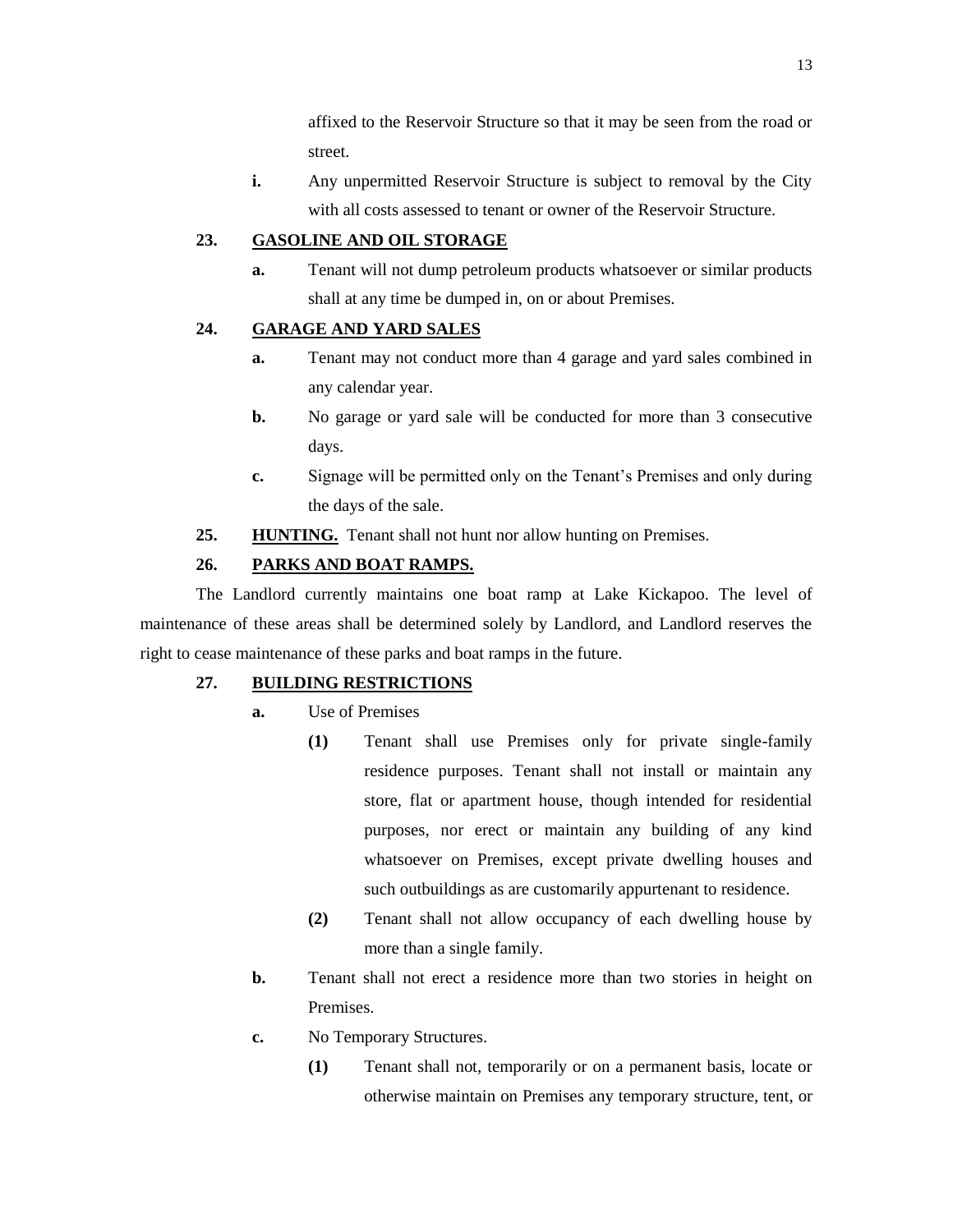motor vehicle; provided that it is not the intention of this paragraph to exclude the temporary parking of passenger automobiles on any portion of the garage driveways or the adjacent street located in front of the building limit or setline line of Premises.

- **(2)** Tenant shall not move a house from a different location onto Premises, without first receiving City approval in writing.
- **(3)** No residential use of motor homes and campers on Premises. No water or sewer connection shall be allowed to be connected to motor homes or campers.
- **d.** Limitation of Use of Garage as Residence. Tenant shall not allow occupancy of any garage or servant's house on Premises as a residence of any person.
	- **e.** Tenant shall not participate in any criminal activity.
- **f.** Development Control.
	- **(1)** Building Control.
		- **(a)** Tenant shall not erect or maintain on Premises any building, outbuilding, fence, wall or other structure, or any addition thereto or change therein, unless and until the City approves the plans and specifications in writing in accordance with the procedure as hereinafter provided.
		- **(b)** Tenant shall not erect or maintain on Premises any building, outbuilding, fence, wall or other structure, or any addition thereto or change therein, unless in compliance with the building and fire codes and other relevant regulations adopted by the City.
	- **(2)** Approval of Building Plans. Tenant must obtain approval of all the building plans as submitted in writing from the Property/Lake Lot Administration Office and from the Building Official of the City before construction is started.
	- **(3)** Materials Control.
		- **(a)** The City shall maintain control over types of materials to be used in construction in accordance with the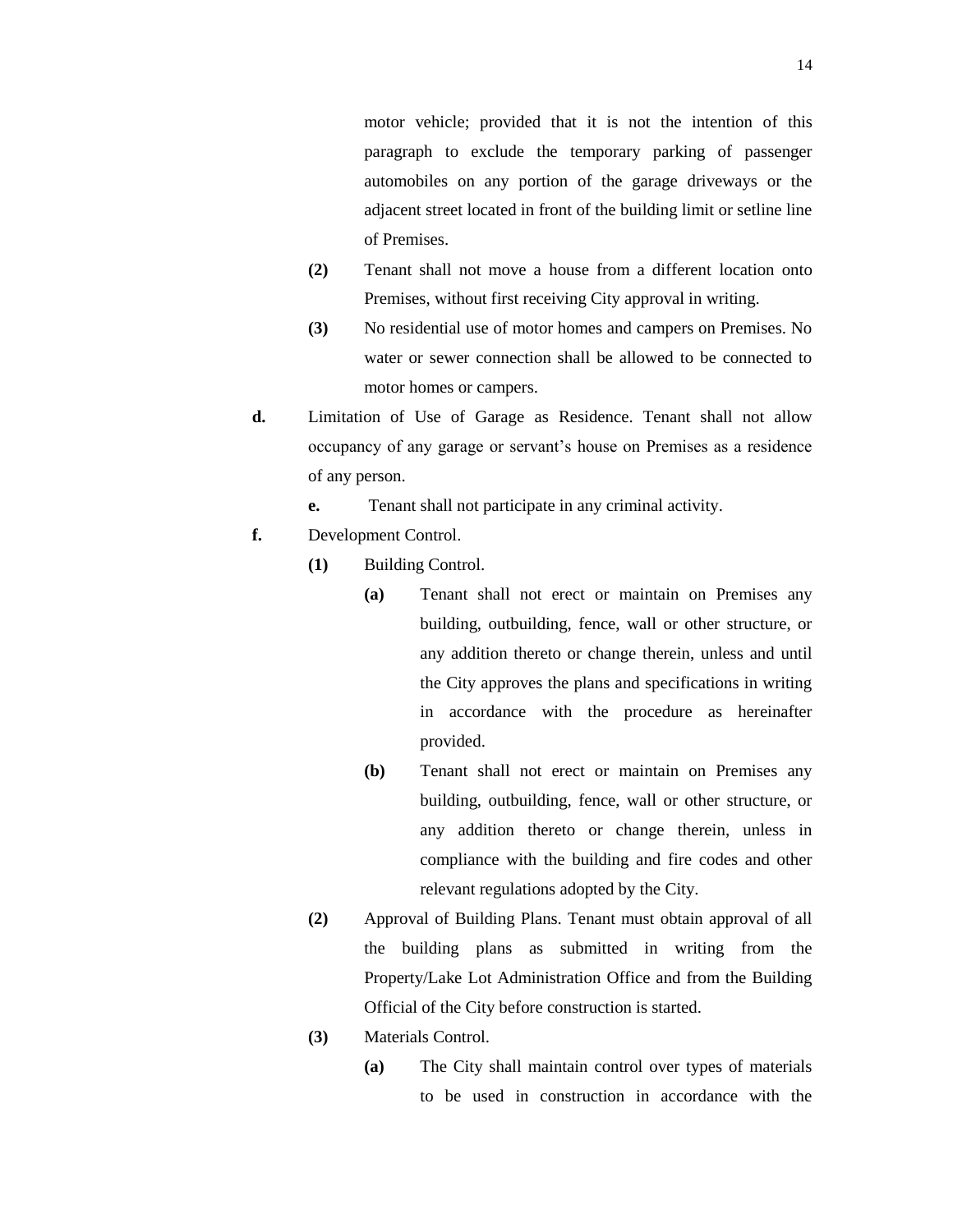building and fire codes and other relevant regulations adopted by the City.

- **(b)** The City shall approve the construction materials for structures.
- **(c)** The City shall approve the materials and grades for roofs.
- **(4)** Building Location. Tenant shall not erect any residence or part thereof on Premises nearer to the front street, or the side street, than the front building setback or the side building line of the plot on which said building may be erected, as shown by the plat, nor shall Tenant erect or maintain such residence or any part thereof nearer than 5 feet from the inside property line of such property; provided that the City may in its sole discretion authorize minor variations with respect to the building lines, but in no case shall such minor variations exceed six inches.
- **(5)** Minimum Square Footage. New construction on Premises of cabins or homes, and new installations of manufactured homes, must be a minimum of 1,000 square feet in size.
- **(6)** Permits for Work on Premises.
	- **(a)** Tenant shall obtain a permit from the City before engaging in dirt work, fence construction, drainage, and Reservoir Structures. Tenant must provide a simple drawing of the proposed work in order to obtain a permit.
		- **(b)** Tenant shall obtain a permit from the City Building Official for construction of structures or location of manufactured homes. Building permits may only be obtained from the Building Official after the Property/Lake Lot Administration Office has approved the project to be permitted. These permits are to be taken out in the order in which they are listed below:
			- **i.** Building Permit: Before a building permit may be obtained, all plans including a floor plan, site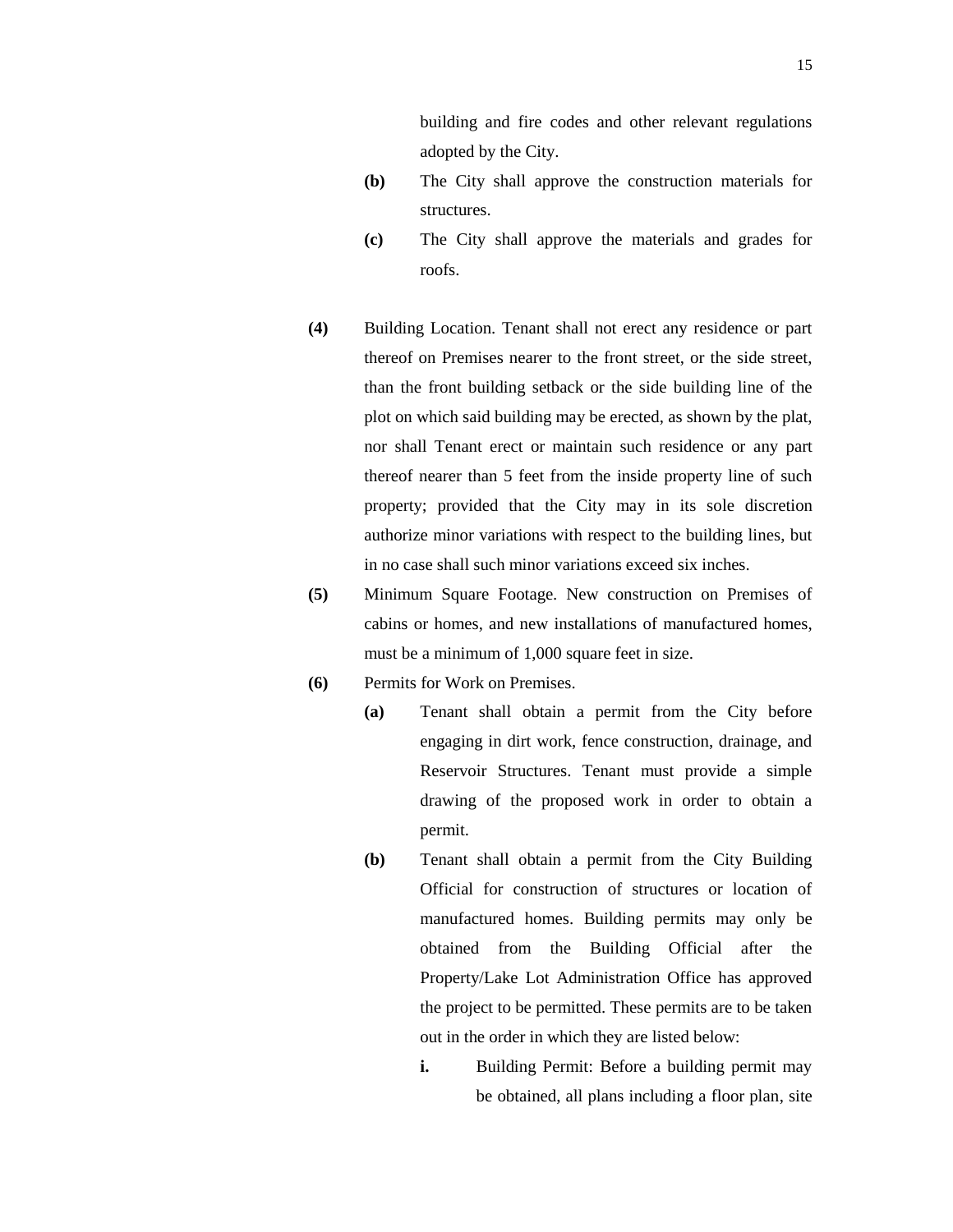plan and elevations must be approved by the Property/Lake Lot Administration Office and the Building Official. For manufactured home installations, Tenant must furnish a photograph and dimensions of the home with drawings showing the location of the home on the lot.

- **ii.** Electrical Permit: An electrical permit will be necessary as required by the building codes of the City of Wichita Falls.
- **iii.** Plumbing Permit: A plumbing permit will be necessary as required by the building codes of the City of Wichita Falls

#### **28. LEASE PAYMENTS AND TAXES**

- **a.** Tenant is responsible to ensure that all payments are received on or prior to the due date.
- **b.** Lake lots are subject to county taxes. Tenant is responsible for all taxes for Premises.
	- **(1)** Should Tenant transfer Premises, the Property/Lake Lot Administration Office will notify the county appraisal office for the county in which the lot is located. The information is updated monthly. Lease holders should check with the county appraisal district to ensure they have been added or removed from the tax rolls.
- **c.** Lease payments are due on or before September 30 of each year along with any additional fees associated with the lease.

**29. BREACH OF COVENANTS.** If Tenant breaches any express or implied covenant of this lease, the Landlord shall have the right to terminate this lease, giving the appropriate notices to Tenant as provided for herein. After the appropriate notices as provided for herein and the time periods have expired for late payment, or the time to cure breaches set forth by Landlord, has expired, then Landlord shall proceed to dispose of Tenant's interest in Premises in the following manner: Tenant shall have 60 days from the date of termination of the lease by Landlord in which to dispose of Tenant's leasehold rights by assignment or conveyance to person or persons acceptable to Landlord and provided that said person or persons shall satisfy the obligations of Tenant as set forth in the notice of termination. Or the Tenant may, at Tenant's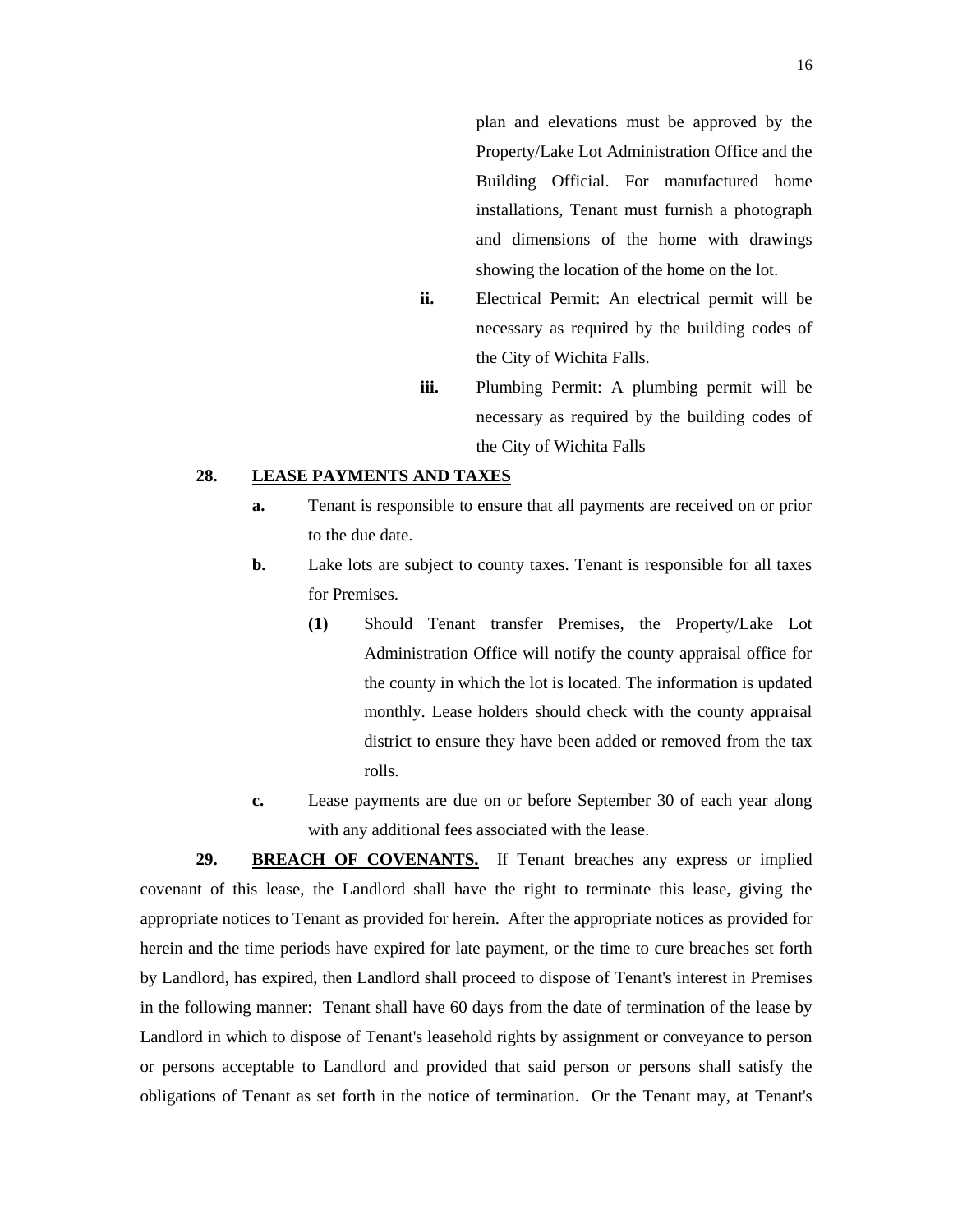election upon receipt of notice of termination, within 60 days of the date of said notice, remove all improvements placed on Premises by Tenant, but in removing such improvements the Tenant will not damage to any extent any of the property belonging to Landlord or any other person. If Landlord has not made an assignment or conveyance, or elected to remove Tenant's improvements as provided for above within the time period provided, then Landlord shall have the right to enter upon Premises and take possession thereof or at Landlord's option, sell to the highest bidder at either public or private sale, all of Tenant's interest in this lease and the improvements placed thereon. The receipts from the sale shall be applied first to the expense of holding the sale; second to any deed of Trust or Mechanic's Lien outstanding against any buildings or improvements placed on the improvements; third to any indebtedness owed by Tenant to Landlord; and the remainder, if any, shall be paid to Tenant and shall be received by Tenant as full payment of all rights, title and interest of Tenant in and to the leased premises and improvements thereon. Provided, however, that the time periods provided for above shall not prevent Landlord's right to immediate action to abate any nuisance on Premises.

**30. LIABILITY FOR TERMINATION.** In no event shall Landlord, its agents, servants, or employees be liable for any damages, breach of contract, or any action in the nature of trespass of any kind or character for terminating this lease as provided for herein.

**31. INDEMNITY.** Tenant represents and agrees that Tenant has thoroughly inspected Premises covered by this lease prior to execution of the lease Agreement, and has found no hazardous conditions which may cause injury to persons or damage to the property, and Tenant accepts Premises in such condition. Landlord makes no warranties, express or implied, concerning the condition of Premises. Tenant also agrees that Landlord shall not be liable in any manner for bodily injury or death to any person or damage to any property (including the person and property of Tenant) caused in whole or in part by any latent or patent condition or defect on the leased premises or as a result of flooding or high water or as a result of any act or omission of Tenant or Tenant's family members, guests, or licensees, and Tenant specifically agrees to indemnify and hold Landlord harmless from any such claims, demands, or suits for injuries or death to persons or damage to property, regardless of whether such injury, death, or damage was caused or contributed to in part by some act or omission by the Landlord, its officers, agents, or employees.

**32. RIGHT OF ENTRY.** Landlord, its agents, employees, or representatives may enter Premises at any reasonable time for the purpose of inspection to determine that the conditions or provisions of this lease are being fulfilled.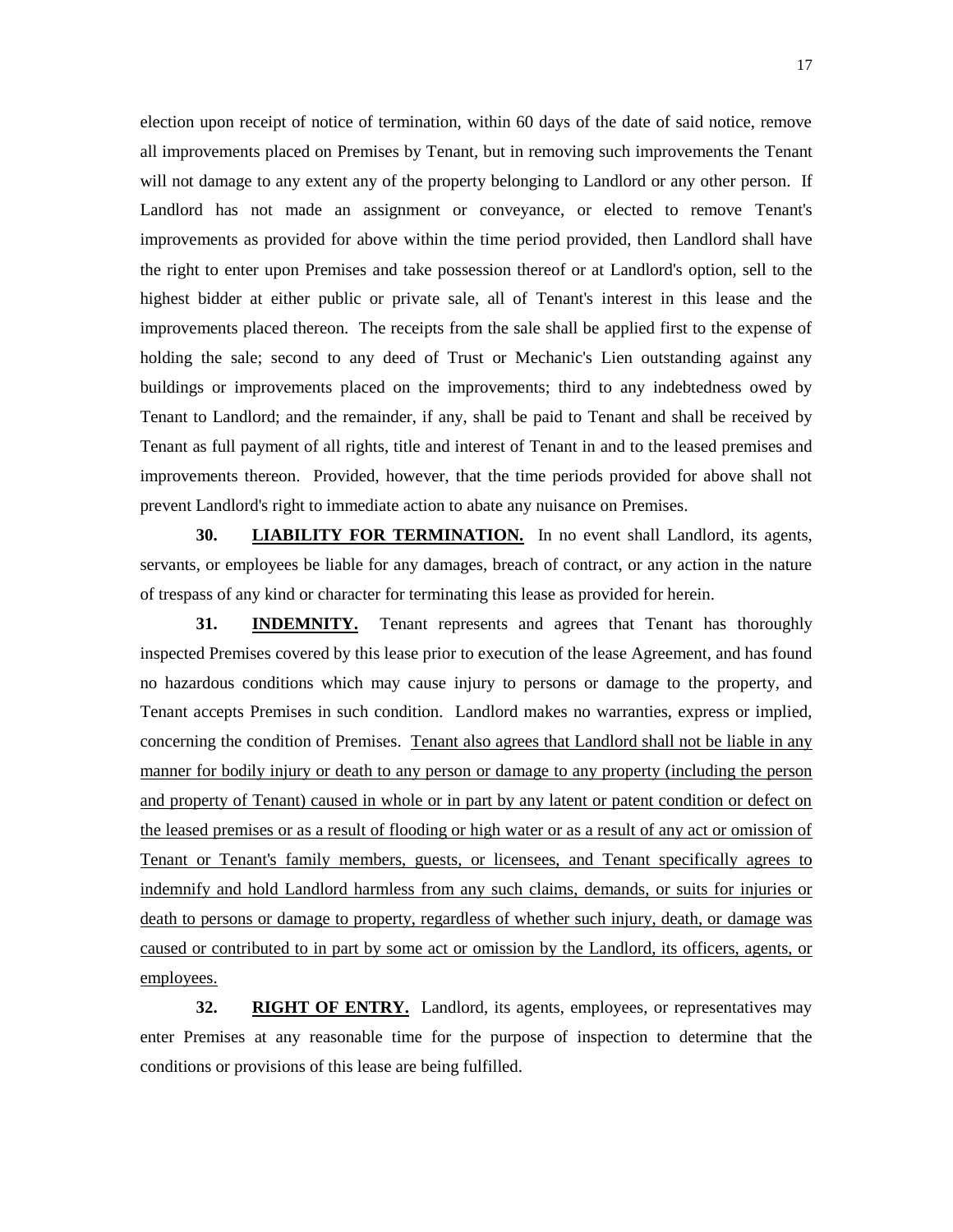**33. APPLICABLE LAW AND VENUE.** This Agreement and all transactions made hereunder shall be construed and governed according to the laws of the State of Texas. Venue for any legal proceedings shall be in Wichita County, Texas.

**34. ATTORNEY'S FEES.** If any action at law or in equity is necessary to enforce this lease agreement, each party agrees to pay its own attorney fees and will not seek to recover its attorneys' fees and costs of court from the other party. Tenant expressly waives its statutory rights to recovery attorneys' fees as outlined in Texas Local Govt. Code §271.153(a)(3) and Chapter 92 of the Texas Property Code, including but not limited to §92.005.

**35. LANDLORD'S SERVICES.** The Landlord may designate other parties to perform the services provided for herein, including those to be performed by the Lake Lot Administration office. The Landlord, through the City Council of Wichita Falls, may adopt such additional rules and regulations as are appropriate and necessary to carry out the intent of this lease and similar leases. Notice of any changes in the parties responsible for Landlord's duties hereunder and the adoption of any such rules and regulations shall be made by certified mail to the last known address of Tenant, as provided for herein.

**36. INVALID PROVISIONS.** In the event any covenant, condition, or provision herein contained is held to be invalid by a court of competent jurisdiction, the validity of any such covenant, condition, or provision shall in no way affect any other covenant, condition, or provision.

**37. ENTIRE AGREEMENT.** This written contract constitutes the entire agreement between the parties.

Approved as to Form: **City of Wichita Falls, Texas**

\_\_\_\_\_\_\_\_\_\_\_\_\_\_\_\_\_\_\_\_ By: \_\_\_\_\_\_\_\_\_\_\_\_\_\_\_\_\_\_\_\_\_\_\_\_\_\_\_\_\_\_

Assistant City Attorney Jim Dockery, Deputy City Manager

\_\_\_\_\_\_\_\_\_\_\_\_\_\_\_\_\_\_\_\_\_\_\_\_\_\_\_\_\_\_

**Tenant**

Signature:

 $\overline{a}$ 

Address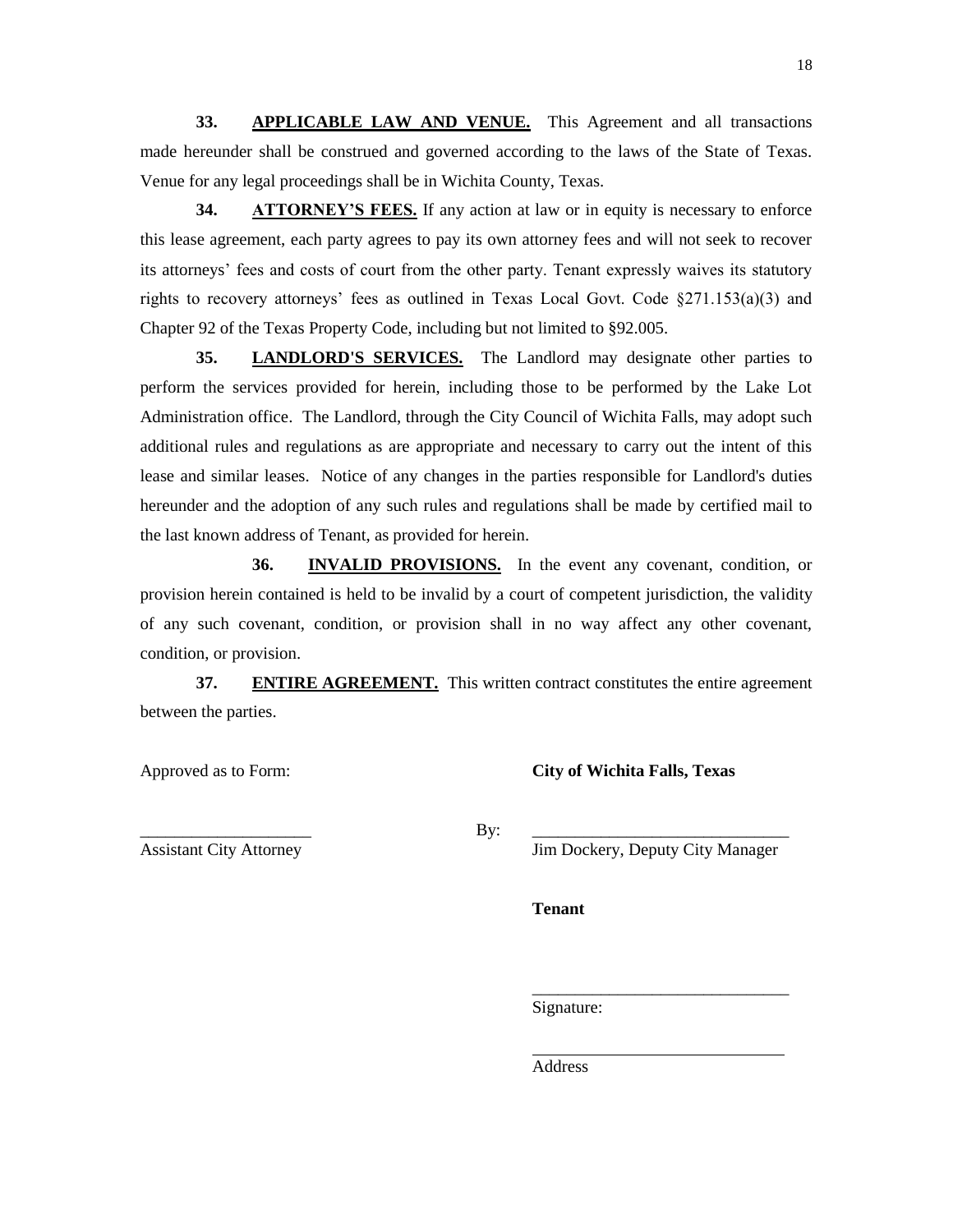City State Zip

l